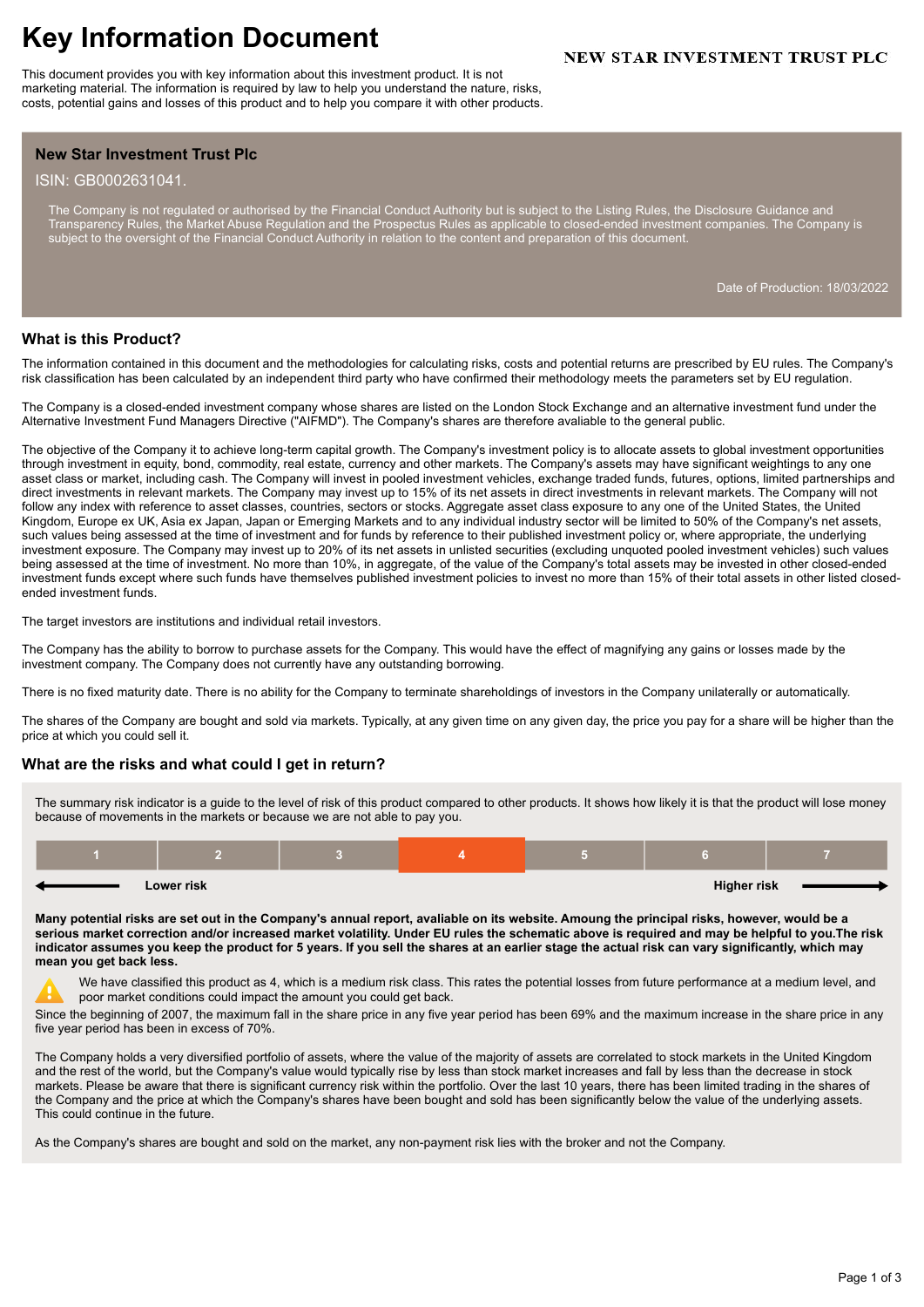# **What are the risks and what could I get in return? (continued)**

This table shows the money you could get back over the next 5 years, under different scenarios, assuming that you invest £10,000. The scenarios shown illustrate how your investment could perform. You can compare them with the scenarios of other products. The scenarios presented are an estimate of future performance based on evidence from the past on how the value of this investment varies and are not an exact indicator. What you get will vary depending on how the market performs and how long you keep the investment. The stress scenario shows what you might get back in extreme market circumstances, and it does not take into account the situation where we are not able to pay you.

| <b>Investment £10,000</b> |                                     |           |           |                                            |
|---------------------------|-------------------------------------|-----------|-----------|--------------------------------------------|
| <b>Scenarios</b>          |                                     | 1 year    | 3 years   | 5 years<br>(Recommended<br>holding period) |
| Stress scenario           | What you might get back after costs | £3,918    | £6,296    | £5,438                                     |
|                           | Average return each year            | $-60.82%$ | $-14.29%$ | $-11.47%$                                  |
| Unfavourable scenario     | What you might get back after costs | £9,049    | £8,930    | £9,116                                     |
|                           | Average return each year            | $-9.51%$  | $-3.70\%$ | $-1.83%$                                   |
| Moderate scenario         | What you might get back after costs | £10,500   | £11,548   | £12,701                                    |
|                           | Average return each year            | 5.00%     | 4.92%     | 4.90%                                      |
| Favourable scenario       | What you might get back after costs | £12,135   | £14,873   | £17,623                                    |
|                           | Average return each year            | 21.35%    | 14.15%    | 12.00%                                     |

The figures shown include all the costs of the product itself, where applicable, but may not include all the costs that you pay to your advisor or distributor. The figures do not take into account your personal tax situation, which may also affect how much you get back.

### **What happens if the Company is unable to pay out?**

As a shareholder of a listed company, you would not be able to make a claim to the Financial Services Compensation Scheme about the Company in the event the Company becomes insolvent. A default by the Company or any of the underlying holdings could affect the value of your investment.

#### **What are the costs?**

The Reduction in Yield (RIY) shows what impact the total costs you pay will have on the investment return you might get. The total costs take into account oneoff, ongoing and incidental costs.

The amounts shown here are the cumulative costs of the Company itself, for three different holding periods. They include potential early exit penalties. The figures assume you invest £10,000. The figures are estimates and may change in the future.

| Investment £10,000              |                             |                              |                           |  |  |
|---------------------------------|-----------------------------|------------------------------|---------------------------|--|--|
| <b>Scenarios</b>                | If you cash in after 1 year | If you cash in after 3 years | If you cash in at 5 years |  |  |
| Total costs                     | £99                         | £308                         | £533                      |  |  |
| Impact on return (RIY) per year | 0.94%                       | 0.94%                        | 0.94%                     |  |  |

### **Costs over time**

The person selling you or advising you about this product may charge you other costs. If so, this person will provide you with information about these costs, and show you the impact that all costs will have on your investment over time.